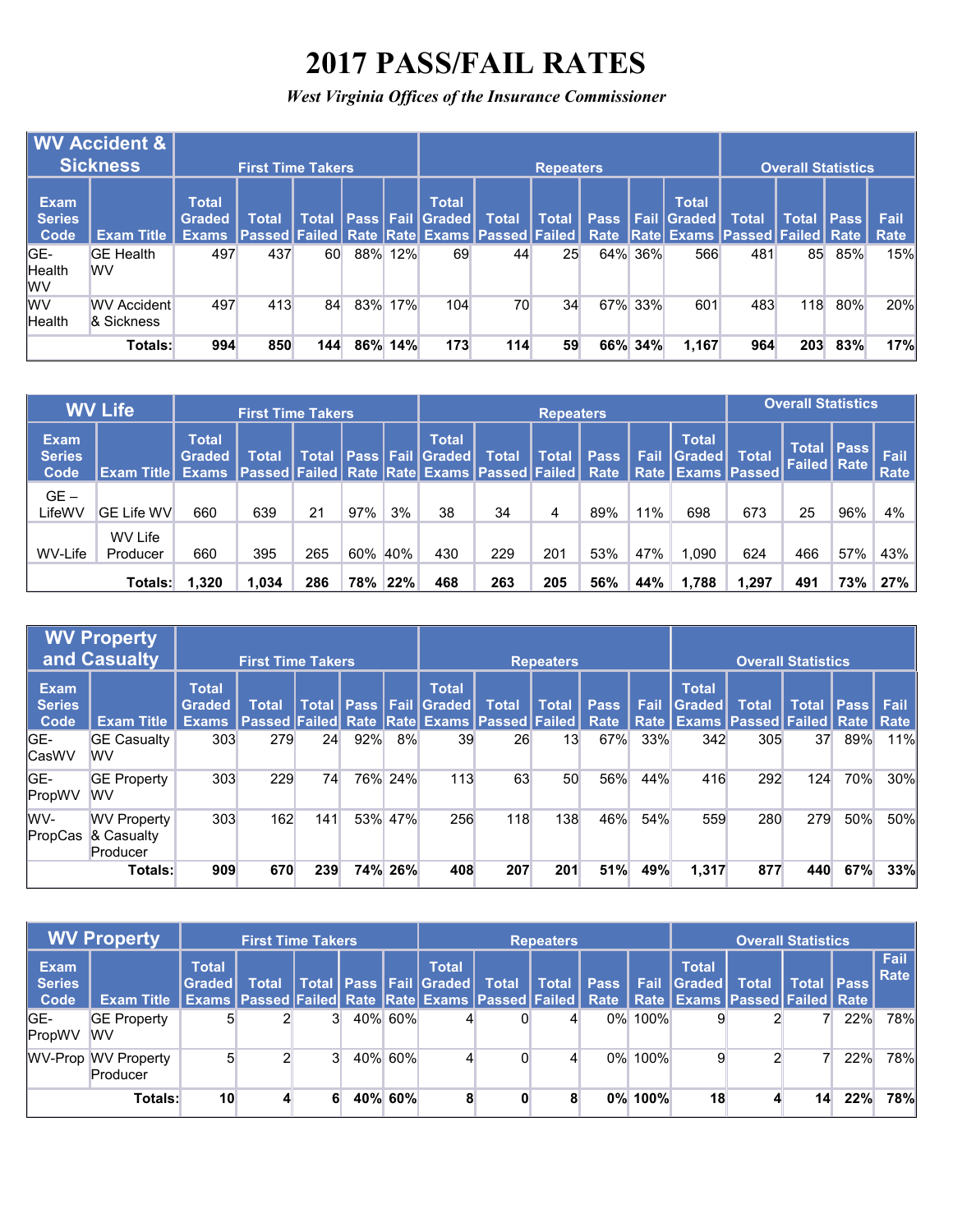| <b>WV Casualty</b>                   |                                    |                                               | <b>First Time Takers</b>                                         |   |      |     |                                              |              | <b>Repeaters</b> |             |             |                        |                                                       | <b>Overall Statistics</b> |        |              |
|--------------------------------------|------------------------------------|-----------------------------------------------|------------------------------------------------------------------|---|------|-----|----------------------------------------------|--------------|------------------|-------------|-------------|------------------------|-------------------------------------------------------|---------------------------|--------|--------------|
| <b>Exam</b><br><b>Series</b><br>Code | Exami<br><b>Title</b>              | <b>Total</b><br><b>Graded</b><br><b>Exams</b> | <b>Total</b><br>Passed Failed Rate Rate Exams Passed Failed Rate |   |      |     | <b>Total</b><br>Total   Pass   Fail   Graded | <b>Total</b> | <b>Total</b>     | <b>Pass</b> | <b>Fail</b> | <b>Total</b><br>Graded | <b>Total</b><br>Rate   Exams   Passed   Failed   Rate | <b>Total</b>              | l Pass | Fail<br>Rate |
| GE-CasWV                             | <b>GE</b><br>Casualty<br><b>WV</b> | 2                                             | 2                                                                | 0 | 100% | 0%  | 0                                            |              | 0                | 0%          | 0%          | 2                      | ົ                                                     | 0                         | 100%   | 0%           |
| WV-Cas                               | <b>WV</b><br>Casualty<br>Producer  | $\overline{2}$                                |                                                                  |   | 50%  | 50% |                                              |              |                  | 0%          | 100%        | 3                      |                                                       | 2                         | 33%    | 67%          |
|                                      | Totals:                            | 4                                             | 3                                                                |   | 75%  | 25% |                                              | 0            |                  | 0%          | 100%        | 5                      |                                                       | າ                         | 60%    | 40%          |

| <b>WV Public</b><br><b>Adjuster</b>  |                             |                               | <b>First Time Takers</b>                                                                                    |      |    |                                                      | <b>Repeaters</b> |    |    |                                          | <b>Overall Statistics</b> |            |         |                     |
|--------------------------------------|-----------------------------|-------------------------------|-------------------------------------------------------------------------------------------------------------|------|----|------------------------------------------------------|------------------|----|----|------------------------------------------|---------------------------|------------|---------|---------------------|
| <b>Exam</b><br><b>Series</b><br>Code | <b>Exam</b><br><b>Title</b> | <b>Total</b><br><b>Graded</b> | <b>Total</b><br><b>Exams Passed Failed Rate Rate Exams Passed Failed Rate Rate Exams Passed Failed Rate</b> |      |    | <b>Total</b><br>Total   Pass   Fail   Graded   Total | Total   Pass     |    |    | <b>Total</b><br><b>Fail Graded Total</b> |                           | Total Pass |         | <b>Fail</b><br>Rate |
| InsWV-<br>PubAdj1                    | WV<br>Public<br>Adjuster    |                               |                                                                                                             | 100% | 0% |                                                      |                  | 0% | 0% |                                          |                           |            | $100\%$ | 0%                  |

| <b>WV Adjuster</b>                   |                       |                                 | <b>First Time Takers</b>                                                             |                  |            |              |    | <b>Repeaters</b> |     |     |              | <b>Overall Statistics</b>                                                       |     |     |     |
|--------------------------------------|-----------------------|---------------------------------|--------------------------------------------------------------------------------------|------------------|------------|--------------|----|------------------|-----|-----|--------------|---------------------------------------------------------------------------------|-----|-----|-----|
| <b>Exam</b><br><b>Series</b><br>Code | Exam<br><b>Title</b>  | <b>Total</b><br><b>Graded</b> I | Exams Passed Failed Rate Rate Exams Passed Failed Rate Rate Exams Passed Failed Rate |                  |            | <b>Total</b> |    |                  |     |     | <b>Total</b> | Total Total Pass Fail Graded Total Total Pass Fail Graded Total Total Pass Fail |     |     |     |
| llnsWV-<br>Adj14                     | <b>WV</b><br>Adiuster | 163                             | 60                                                                                   | 103 <sub>1</sub> | $37\%$ 63% | 160          | 77 | 83               | 48% | 52% | 323          | 137                                                                             | 186 | 42% | 58% |

| <b>WV Surplus</b><br><b>Lines</b>    |                               |                        | 'First Time Takers،                                                                                  |                            |                                                                                               | <b>Repeaters</b> |  |              | <b>Overall Statistics</b> |      |                |
|--------------------------------------|-------------------------------|------------------------|------------------------------------------------------------------------------------------------------|----------------------------|-----------------------------------------------------------------------------------------------|------------------|--|--------------|---------------------------|------|----------------|
| <b>Exam</b><br><b>Series</b><br>Code | <b>Exam</b><br><b>Title</b>   | <b>Total</b><br>Graded | <b>Total</b><br>Exams Passed Failed Rate Rate Exams Passed Failed Rate Rate Exams Passed Failed Rate |                            | <b>Total</b><br>  Total   Pass   Fail   Graded   Total   Total   Pass   Fail   Graded   Total |                  |  | <b>Total</b> | Total   Pass              |      | Fail  <br>Rate |
| InsWV-<br>Surp34                     | <b>WV</b><br>Surplus<br>Lines |                        |                                                                                                      | $^{\circ}$ 100% $_{\circ}$ |                                                                                               |                  |  | 2            |                           | 100% |                |

| <b>WV Personal</b><br><b>Lines</b>   |                         |                          | <b>First Time Takers</b>                                                                                    |              |     |     |                                   |   | <b>Repeaters</b> |       |    |                                              | <b>Overall Statistics</b> |              |     |                     |
|--------------------------------------|-------------------------|--------------------------|-------------------------------------------------------------------------------------------------------------|--------------|-----|-----|-----------------------------------|---|------------------|-------|----|----------------------------------------------|---------------------------|--------------|-----|---------------------|
| <b>Exam</b><br><b>Series</b><br>Code | Exam<br><b>Title</b>    | <b>Total</b><br>Graded I | <b>Total</b><br><b>Exams Passed Failed Rate Rate Exams Passed Failed Rate Rate Exams Passed Failed Rate</b> | Total   Pass |     |     | <b>Total</b><br>Fail Graded Total |   |                  |       |    | <b>Total</b><br>Total   Pass   Fail   Graded | <b>Total</b>              | Total   Pass |     | Fail<br><b>Rate</b> |
| InsWV-<br>Pers <sub>5</sub>          | WV<br>Personal<br>Lines | 4                        | 3                                                                                                           |              | 75% | 25% |                                   | 0 |                  | $0\%$ | 0% | 4                                            |                           |              | 75% | 25%                 |